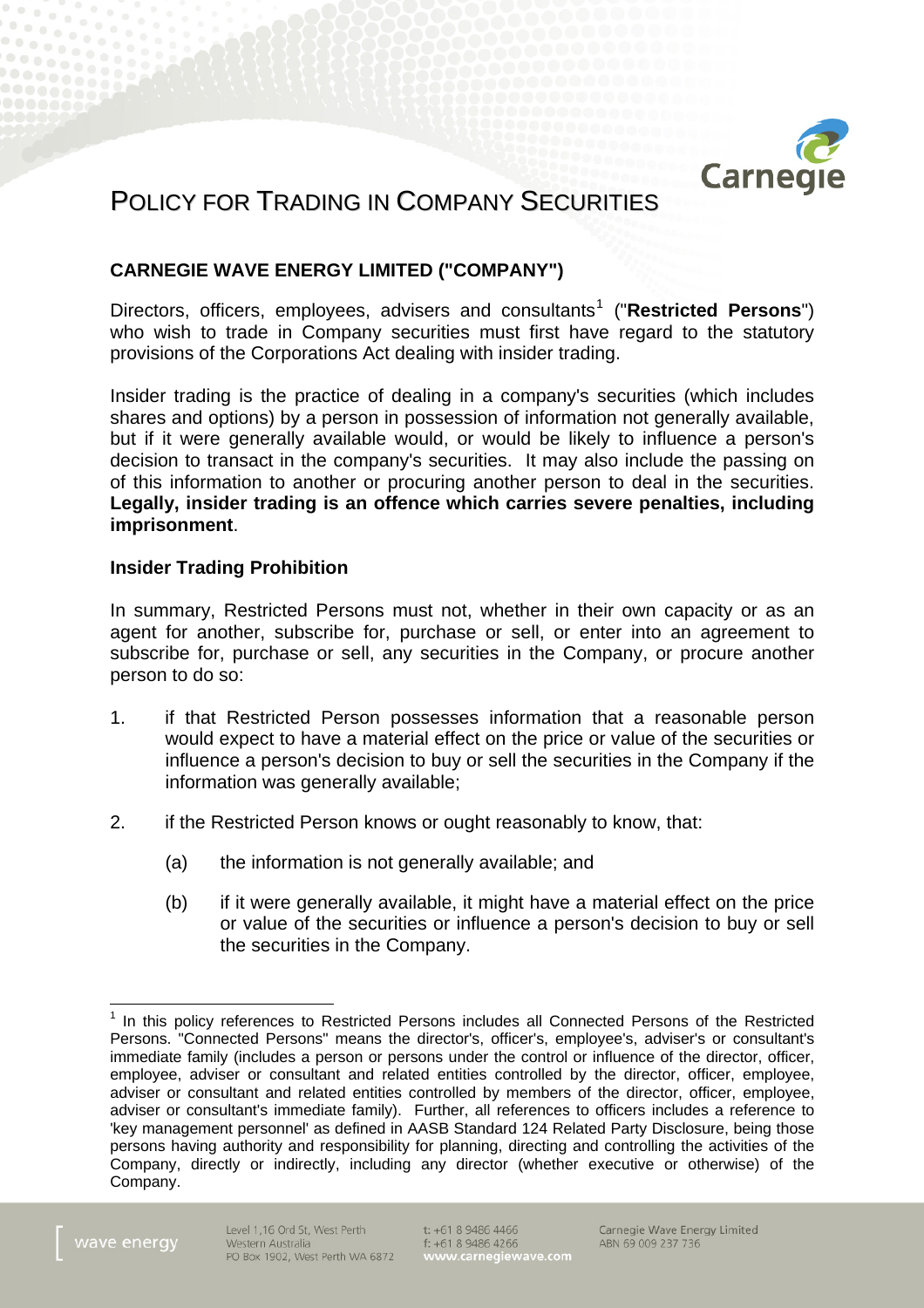

Information is generally available if it is: (a) readily observable; (b) has been made known in a manner likely to bring it to the attention of persons who commonly invest in securities of the relevant type and a reasonable period for that information to be disseminated has elapsed since it was made known; or (c) consists of deductions, conclusions or inferences made or drawn from information falling under (a) and (b).

Further, Restricted Persons must not either directly or indirectly pass on this kind of information to another person if they know, or ought reasonably to know, that this other person is likely to deal in the securities of the Company or procure another person to do so.

Examples of information which, if made available to the market, may depending on the circumstances be likely to have a material impact on the price of the Company's securities are set out in the Appendix.

## **Prior notification of trading**

Restricted Persons must not trade in the Company's securities at any time outside of a Prohibited Period (defined below) unless the Restricted Person first notifies:

- 1. in the case of employees, contractors and advisers the Managing Director, or in his absence, the Company Secretary;
- 2. in the case of a director or officer, the Chair or in his absence, the Managing Director;
- 3. in the case of the Managing Director, the Chair; or
- 4. in case of the Chair, the Managing Director,

## (each, a "**Notification Officer**").

A prior notification should be given in writing using the form attached to this policy entitled 'Request for Prior Written Clearance to Trade in Company Securities/Prior Notification' and given to the Notification Officer and to the Company Secretary. The notification must be given at least one day prior to the trade, and may be submitted in person, by mail, by email or by facsimile.

## **Blackout Periods**

In addition to the prohibitions on insider trading set out in the Corporations Act, the Company requires that Restricted Persons must not trade in the Company's securities in the period between: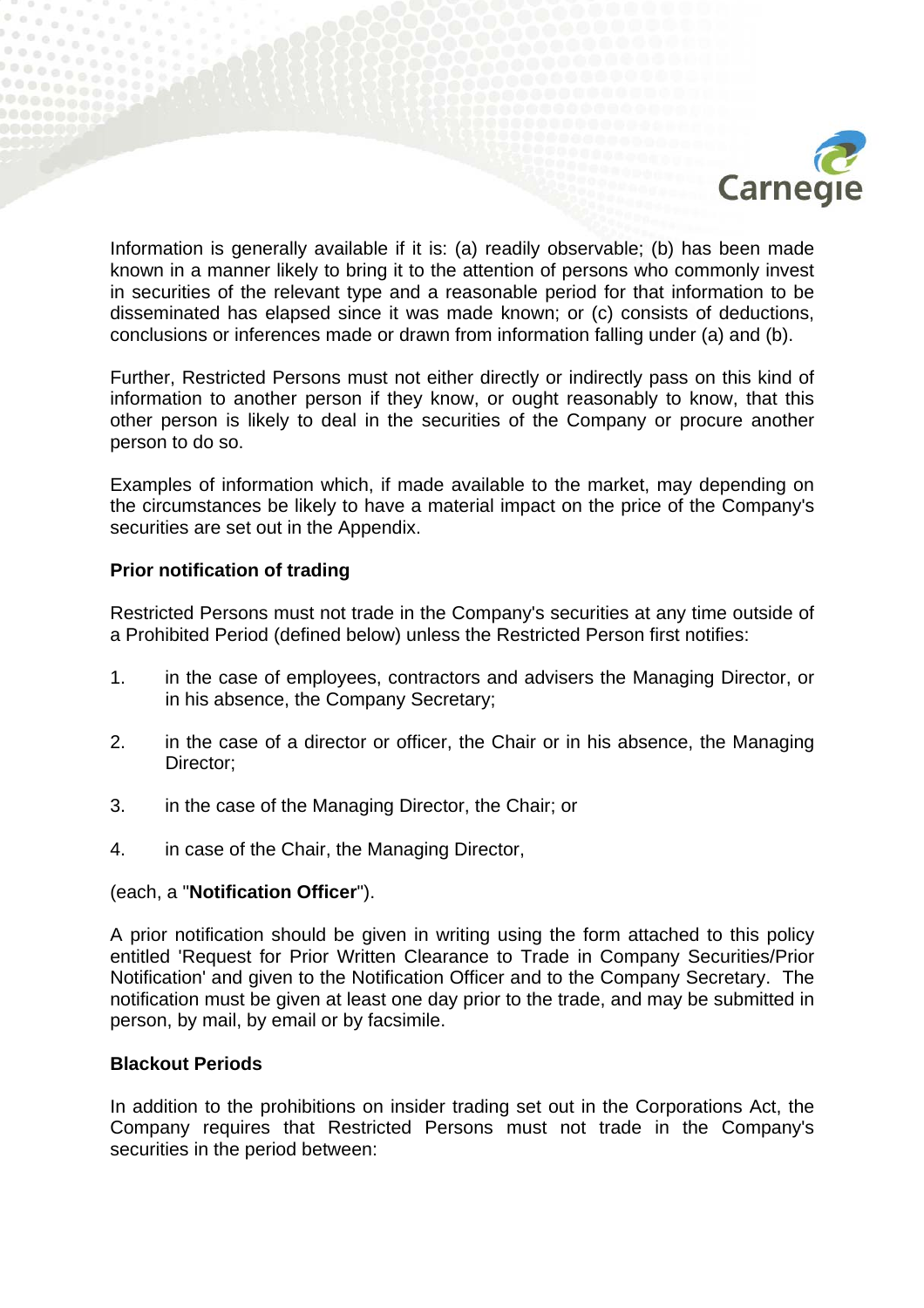

- (a) the end of the half-year period and 48 hours immediately following the release of the Company's half-year financial results;
- (b) the end of the full year period and 48 hours immediately following the release of the Company's annual financial results; and
- (c) the end of each of the March and September financial quarters and 48 hours immediately following the release of the Company's ASX quarterly reports for those financial quarters,

("**Blackout Periods**"), unless the circumstances are exceptional and the procedure for prior written clearance described below has been met.

In addition to the prohibitions on insider trading set out in the Corporations Act, the Company requires that Restricted Persons must not trade in the Company's securities within any period imposed by the Company from time to time, because the Company is considering matters that would require disclosure to the market but for Listing Rule 3.1A ("**Additional Period**"), unless the circumstances are exceptional and the procedure for prior written clearance described below has been met. This prohibition is in addition to the Blackout Periods. The Blackout Periods, and the Additional Period are together referred to as a "Prohibited Period" in this policy.

Please note that even if it is outside of a Prohibited Period, Restricted Persons must not trade in the Company's securities if they are in possession of inside information.

## **Exceptional Circumstances when trading may be permitted subject to prior written clearance**

A Restricted Person may trade in the Company's securities inside a Prohibited Period, subject to obtaining prior written clearance in accordance with the procedure described below, in the following exceptional circumstances:

- 1. if the person granting the prior written clearance is satisfied that the person seeking the clearance does not possess unpublished price sensitive information about the Company and the person seeking clearance is in severe financial hardship;
- 2. if the person granting the prior written clearance is satisfied that the person seeking the clearance does not possess unpublished price sensitive information about the Company and there are other circumstances deemed to be exceptional by the person granting the prior written clearance; or
- 3. where trading is required for compliance with a court order or court enforceable undertakings or for some other legal or regulatory requirement.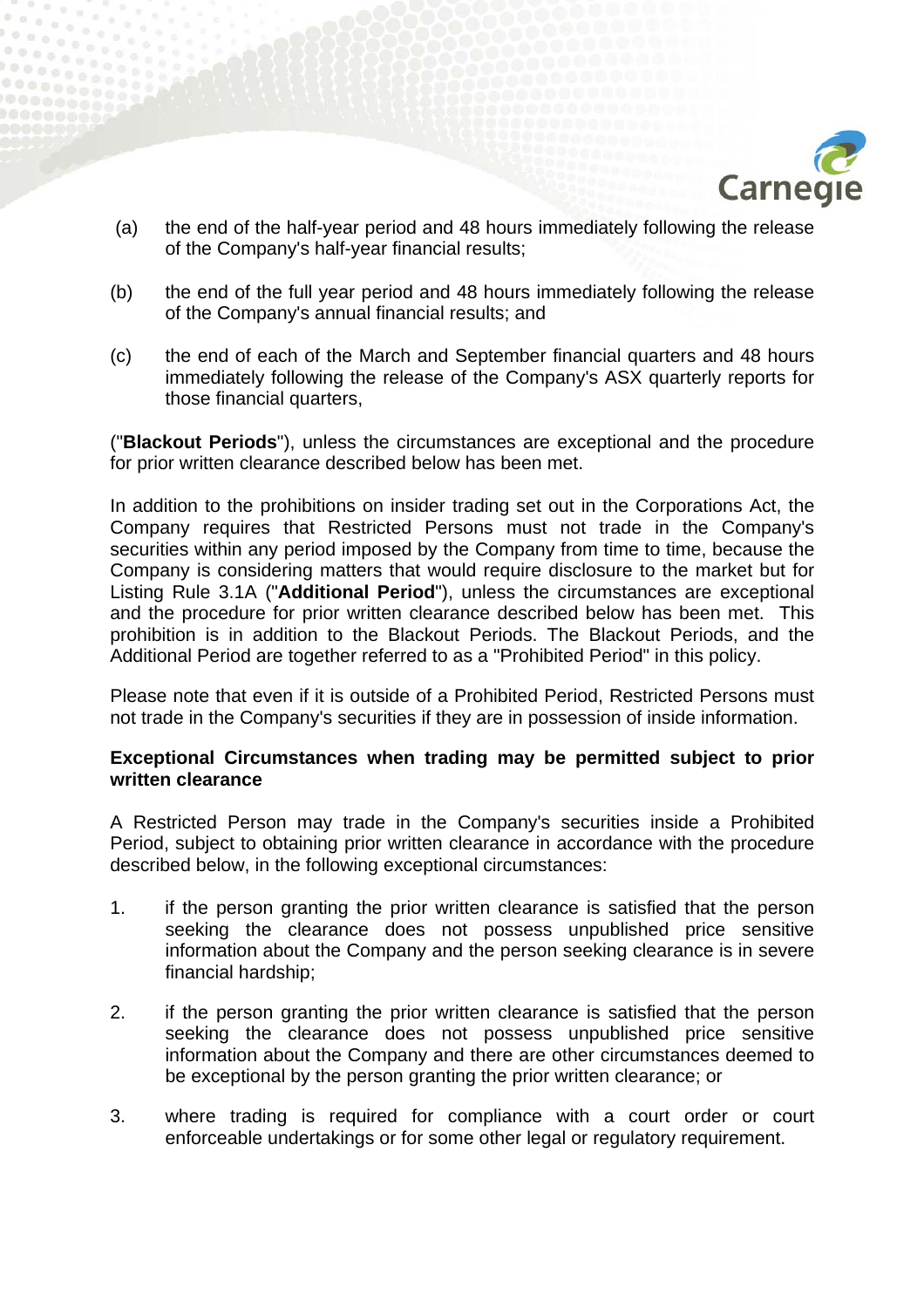

## **Procedure for Obtaining Clearance Prior to Trading**

Restricted Persons must not trade in the Company's securities during a Prohibited Period, including in the exceptional circumstances referred to above, unless the Restricted Person obtains prior written clearance from the Chair, or in the case of the Chair, the Managing Director.

A request for prior written clearance under this policy should be made in writing using the form attached to this policy entitled 'Request for Prior Written Clearance to Trade in Company Securities' and given to the Chair (or, in the case of the Chair, the Managing Director) and the Company Secretary. The request may be submitted in person, by mail, by email or by facsimile.

Any written clearance granted under this policy will be valid for the period of 5 business days from the time which it is given or such other period as may determined by the Chair (or, in the case of the Chair, the Managing Director). The expiry time of the clearance will be stated in the clearance granted. Written clearance under this policy may be given in person, by mail, by email or by facsimile.

### **Trading which is not subject to this policy**

The following trading by Restricted Persons is excluded from this policy:

- 1. transfers of securities already held into a superannuation fund or other saving scheme in which the Restricted Person is a beneficiary;
- 2. an investment in, or trading in units of, a fund or other scheme (other than a scheme only investing in the Company's securities) where the assets of the fund or other scheme are invested at the discretion of a third party;
- 3. where the Restricted Person is a trustee, trading in the Company's securities by that trust provided the Restricted Person is not a beneficiary of the trust and any decision to trade during a Prohibited Period is taken by the other trustees or by the investment managers independently of the Restricted Person;
- 4. undertakings to accept, or the acceptance of, a takeover offer;
- 5. trading under an offer or invitation made to all or most of the security holders such as, a rights issue, a security purchase plan, a dividend or distribution reinvestment plan and an equal access buy-back, where the plan that determines the timing and structure of the offer has been approved by the Board. This includes decisions relating to whether or not to take up the entitlements, and the sale of entitlements required to provide for the take up of the balance of entitlements, under a renounceable pro rata issue;
- 6. a disposal of securities that is the result of a secured lender exercising their rights, for example, under a margin lending arrangement;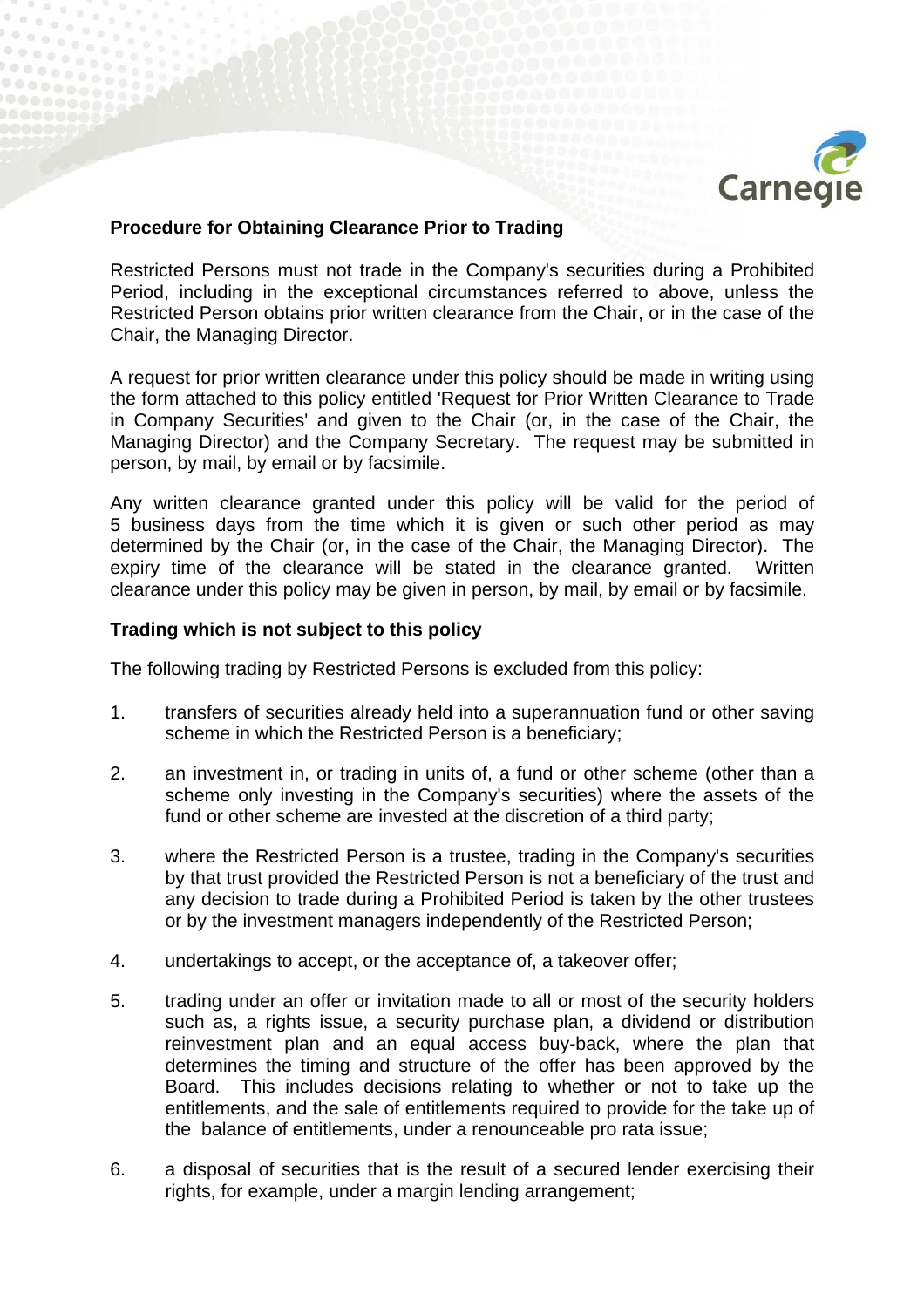

- 7. the exercise (but not the sale of securities following exercise) of an option or right under an employee incentive scheme, or the conversion of a convertible security, where the final date for the exercise of the option or right, or the conversion of the security, falls during a Prohibited Period and the Company has been in an exceptionally long Prohibited Period or the Company has had a number of consecutive Prohibited Periods and the Restricted Person could not reasonably have been expected to exercise it at a time when free to do so; or
- 8. trading under a non-discretionary trading plan for which prior written clearance has been provided in accordance with procedures set out in the trading policy and where: (a) the Restricted Person did not enter into the plan or amend the plan during a Prohibited Period; and (b) the trading plan does not permit the Restricted Person to exercise any influence or discretion over how, when, or whether to trade.

Please note that even if the trading is excluded from this Policy, Restricted Persons must not trade in the Company's securities if they are in possession of inside information.

### **Non-discretionary trading plans**

Restricted Persons must not put in place a non-discretionary trading plan in respect of their securities in the Company without first seeking and obtaining prior written clearance from the Chair. Restricted Persons must not cancel any such trading plan during a Prohibited Period, unless the circumstances are exceptional and the procedure for prior written clearance has been met.

#### **Trading in derivative products**

The prohibitions on trading in the Company's securities imposed by the Company and set out in this policy extend to trading in financial products issued or created over or in respect of the Company's securities.

## **Long Term Trading**

The Company wishes to encourage directors, officers and employees to adopt a long term attitude to investment in the Company's securities. Therefore, directors, officers and employees must not engage in short term or speculative trading of the Company's securities.

## **Prohibited Transactions**

Directors, officers and employees must not enter into agreements that provide lenders with rights over their interests in securities in the Company without first seeking and obtaining prior written clearance from the appropriate Approving Officer.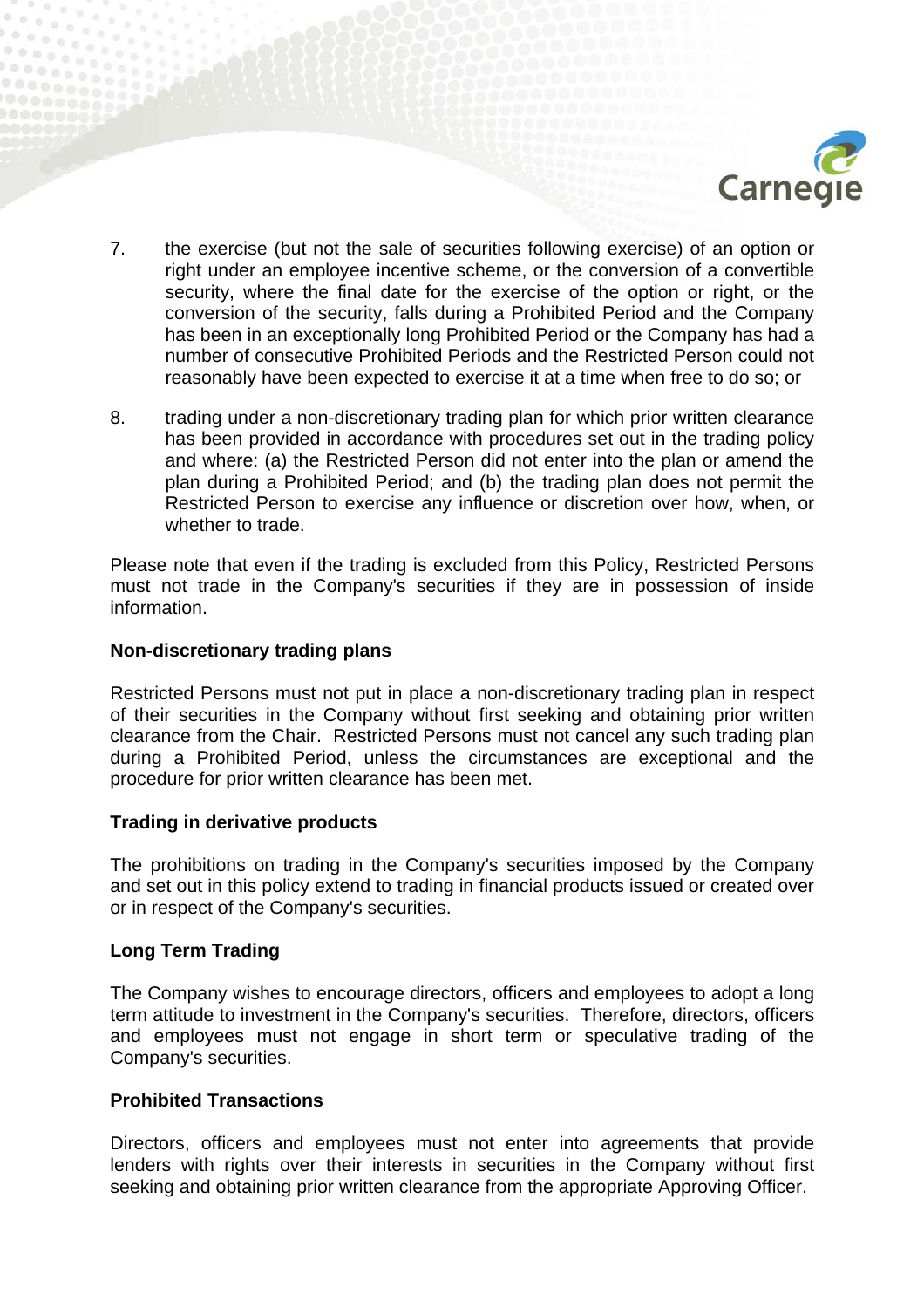

Directors, officers and employees are prohibited from entering into transactions or arrangements which limit the economic risk of participating in unvested entitlements under any equity based remuneration schemes.

### **Other securities**

Restricted Persons must not trade securities of another company where the Restricted Person is aware of:

- 1. non-public information regarding investigations or negotiations being conducted by the Company or any of its related entities into that company; and/or
- 2. non-public material information of a company in partnership with the Company.

## **Notification**

Directors must disclose details of changes in securities of the Company they hold (directly or indirectly) to the Company Secretary as soon as reasonably possible after the date of the contract to buy and sell the securities ("**Contract Date**") but in any event:

- 1. no later than 3 business days after the Contract Date; or
- 2. if they begin to have or cease to have a substantial shareholding or there is a change in their substantial holding, the business day after the Contract Date.

The Company Secretary is to maintain a register of notifications and clearances given in relation to trading in the Company's securities. The Company Secretary must report all notifications of dealings in the Company's securities to the next Board meeting of the Company.

Directors are reminded that it is their obligation under section 205G of the Corporations Act to notify the market operator within 14 days after any change in a director's interest.

## **Breaches**

Breach of the insider trading prohibition could expose Restricted Persons to criminal and civil liability. Breach of insider trading law or this policy will be regarded by the Company as serious misconduct which may lead to disciplinary action and/or dismissal.

This policy does not contain an exhaustive analysis of the restrictions imposed on, and the very serious legal ramifications of, insider trading. Restricted Persons who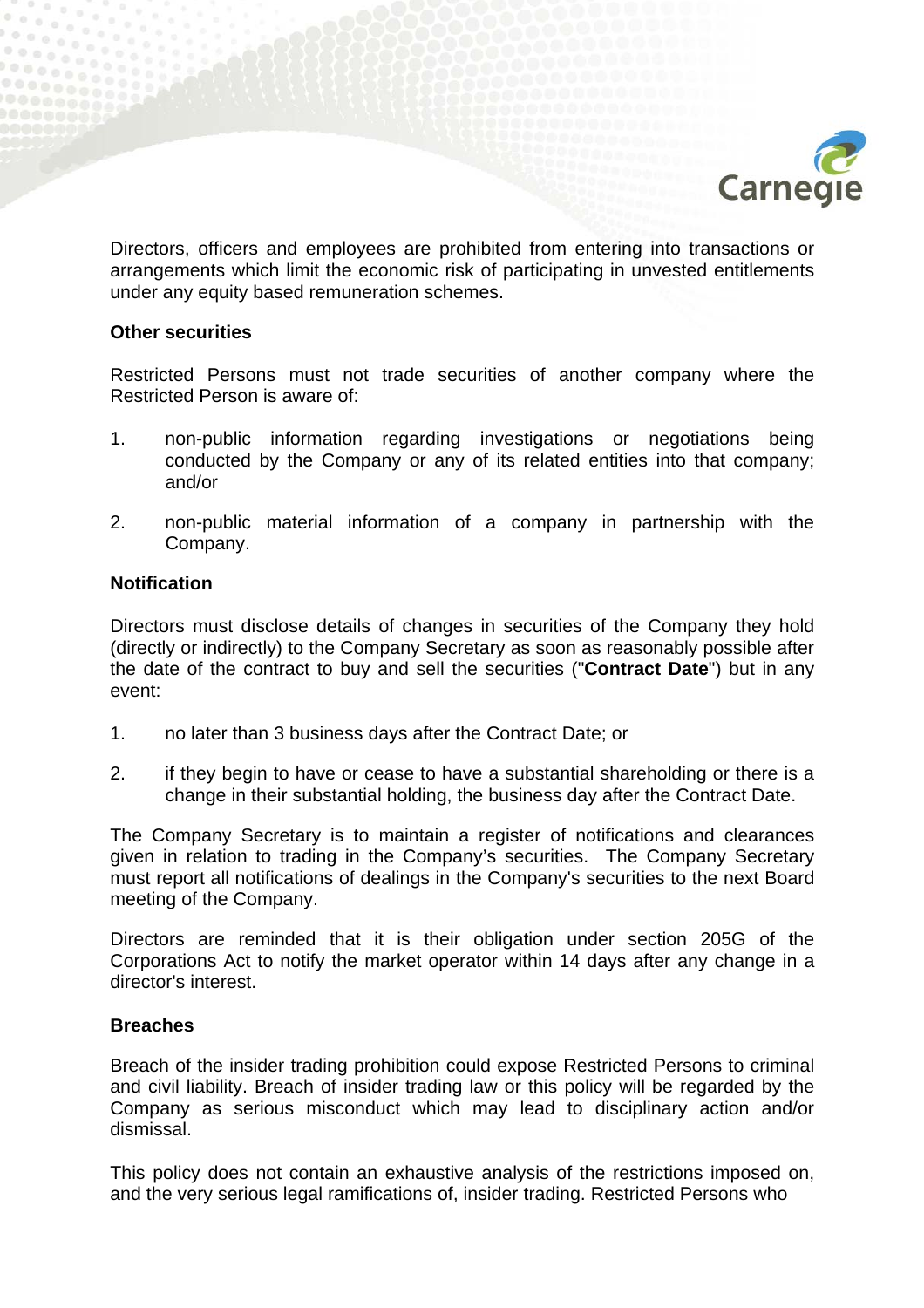

wish to obtain further advice in this matter, are encouraged to contact the Chair or Managing Director.

This policy also applies to the Company's related entities.

### **ASX Listing Rule Requirements**

It is a requirement for admission to the official list of ASX, and an on-going requirement for listing, that the Company has a policy for trading in company securities.

The Company will give a copy of this policy to ASX for release to the market. The Company will also give any amended version of this policy to ASX when it makes a change to: the periods within which Restricted Persons are prohibited from trading in the Company's securities; the trading that is excluded from the operation of the policy; or the exceptional circumstances in which Restricted Persons may be permitted to trade during a Prohibited Period, within five business days of the amendments taking effect. The Company will also give this policy to ASX immediately on request by ASX.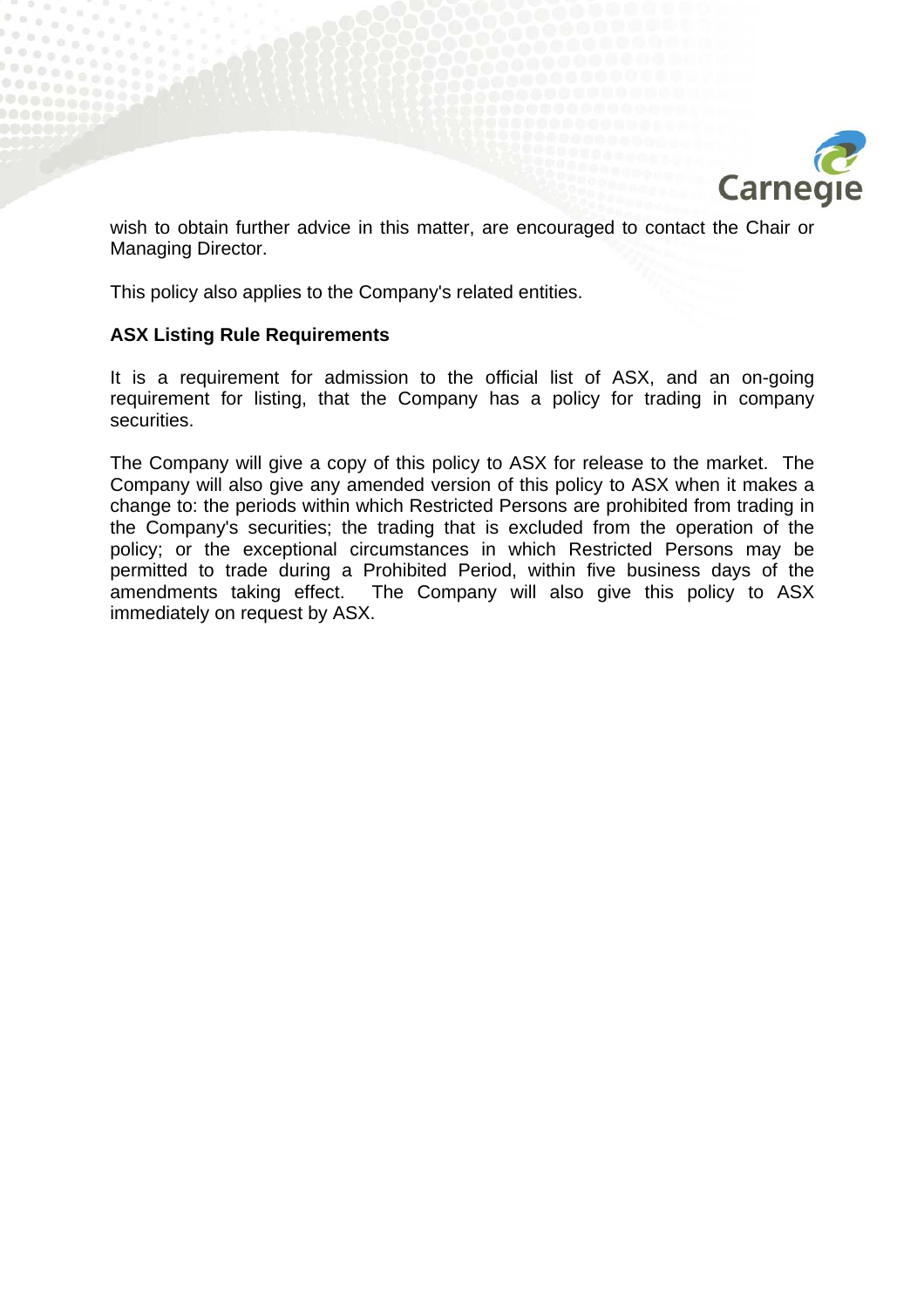

## **Appendix**

Examples of information which, if made available to the market, may depending on the circumstances be likely to have a material impact on the price of the Company's securities include, but are not limited to:

- the financial performance of the Company;
- entry into or termination of a material contract, such as a major supply contract or a joint venture;
- a material acquisition or sale of assets by the Company;
- an actual or proposed takeover or merger;
- a material claim against the Company or other unexpected liability, for example the threat of material litigation against the Company;
- any actual or proposed change to the Company's capital structure, for example a share issue;
- a change in dividend policy;
- information for project, site development and commercial activities reports.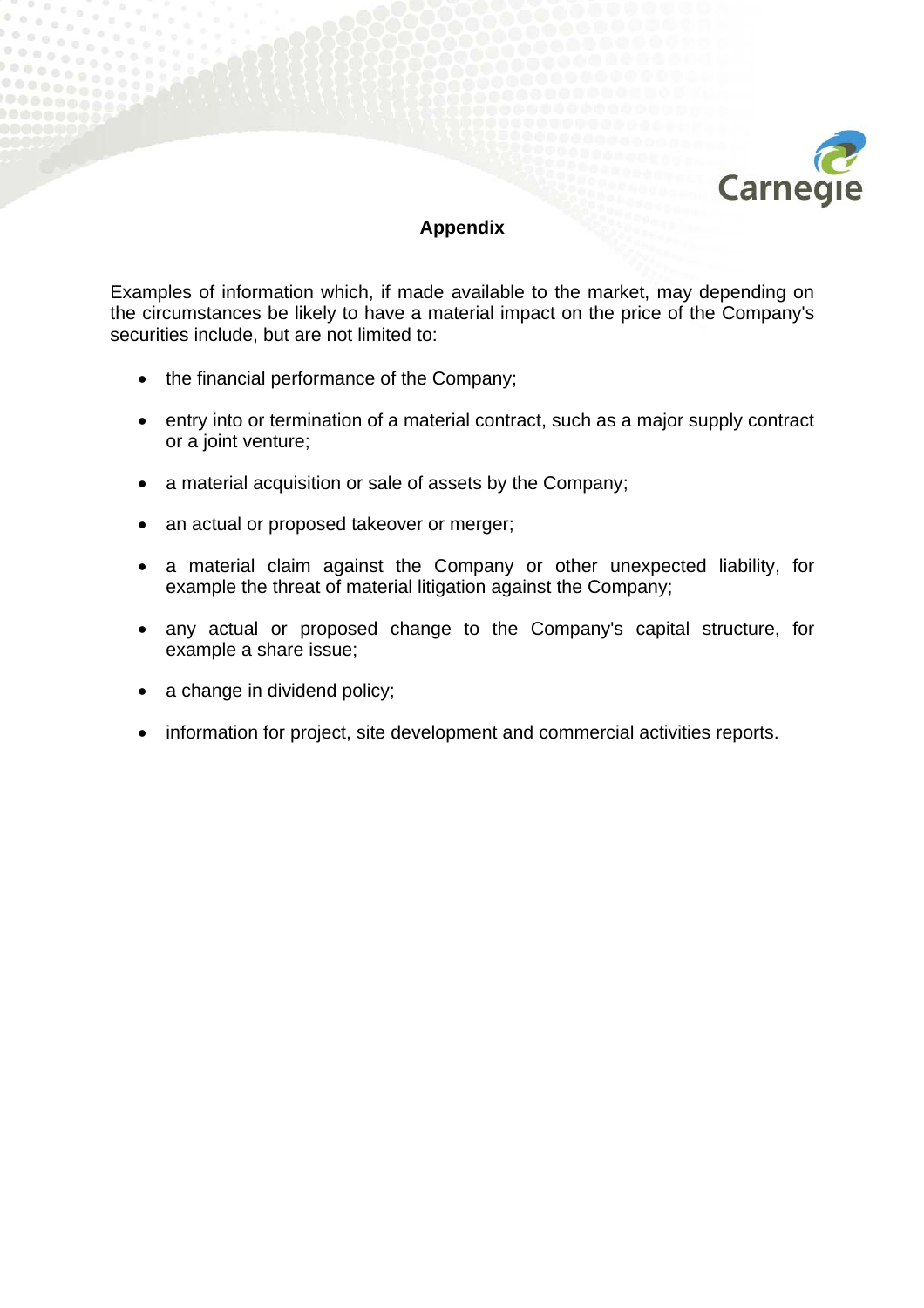

# REQUEST FOR PRIOR WRITTEN CLEARANCE TO TRADE IN COMPANY SECURITIES/PRIOR NOTIFICATION

## **CARNEGIE WAVE ENERGY LIMITED ("COMPANY")**

I, ................................................ , a director/an officer/ an employee/an adviser/ a consultant (delete as appropriate) of the Company, request prior written clearance to trade in securities of the Company/provide notification of a transaction in securities of the Company (delete as appropriate) in accordance with the terms of the Company's *Policy for Trading in Company Securities* and provide the following information:

#### **1. Details of securities**

| Nature of dealing:               | (insert here details of proposed dealing) |
|----------------------------------|-------------------------------------------|
| Number of securities:            |                                           |
| Class of securities:             |                                           |
| Name of<br>registered<br>holder: |                                           |

### **2. Reason for request/Prior notification**

**Notification of transaction in securities** 

#### **OR**

#### **Request to trade in exceptional circumstances**

Please provide complete details of the circumstances which you wish to be considered as exceptional

Level 1,16 Ord St, West Perth t: +61 8 9486 4466 Western Australia PO Box 1902, West Perth WA 6872

f: +61 8 9486 4266<br>www.carnegiewave.com

Carnegie Wave Energy Limited ABN 69 009 237 736